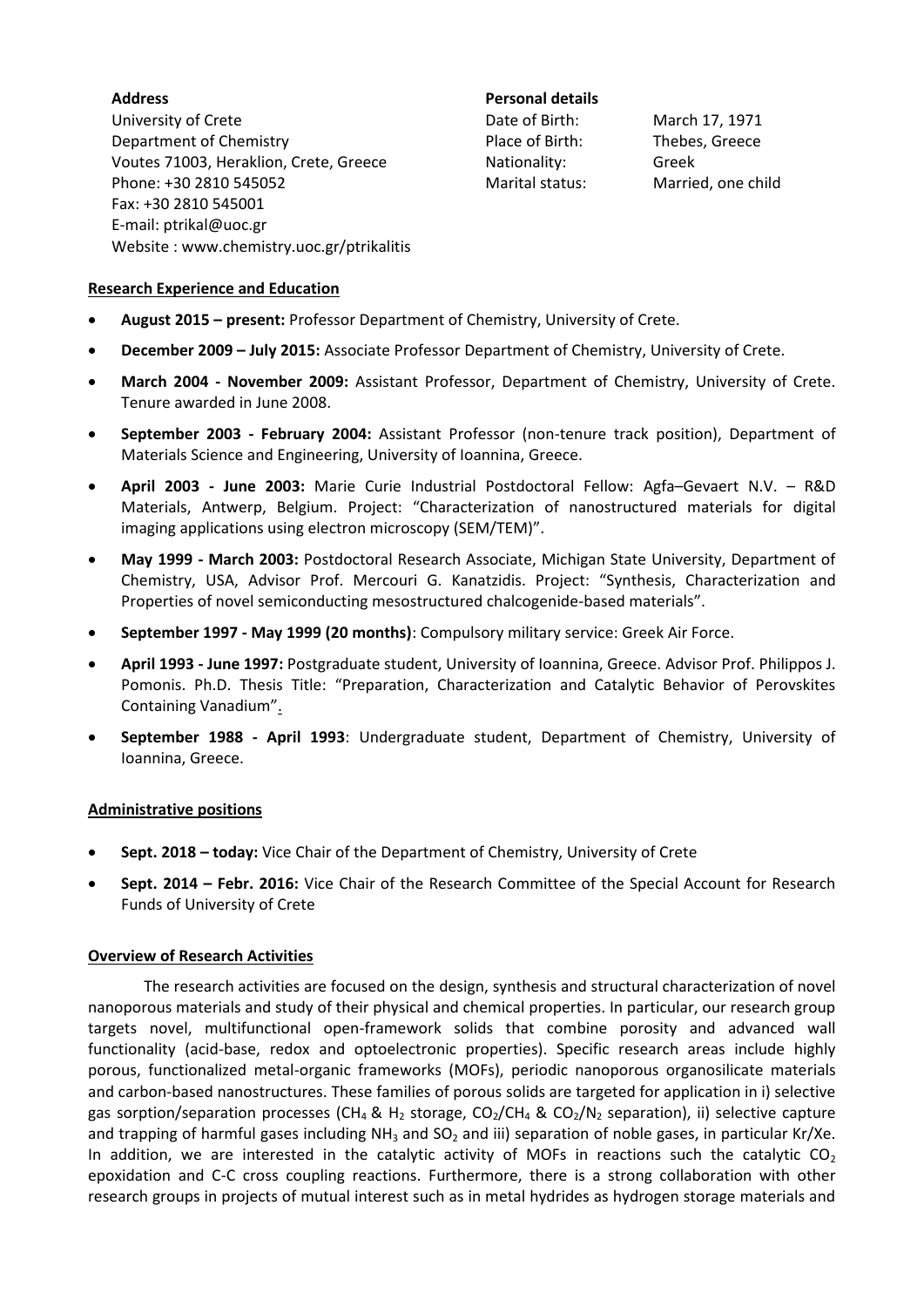in novel polymeric nanocomposites.

The group has a significant know-how, knowledge and expertise on advanced materials synthesis using methods for solution, sol-gel and solid-state chemistry including hydrothermal, solvothermal and high temperature reactions. A great variety of modern and advanced characterization methods are routinely utilized by the group. Dr. P.N. Trikalitis has published **82** papers in high quality, international peerreviewed journals including publications in *Nature, Science, Angew. Chem. Int. Ed., J. Am. Chem. Soc*., *Chem. Comm.* etc. His published work has received more than **4468** citations and his *h*-index is **36** (google scholar).

## **Available Instrumentation and Techniques**

A strong effort has been devoted to establish a functional synthetic laboratory to execute the above research. Thus far the lab is equipment with two (2) nitrogen glove boxes (one dry and one wet), four (4) computer controlled high temperature furnaces (up to 1200  $^{\circ}$ C), one (1) vacuum oven (up to 200  $\rm ^{o}$ C) and four (4) conventional ovens (up to 300  $\rm ^{o}$ C) for standard solvothermal syntheses. In addition, a double vacuum line has been installed, serving as sealing apparatus (for glass and quartz reaction tubes) or to perform standard Schlenk line techniques. Moreover, a commercial state-of-the-art volumetric gas adsorption apparatus (Quantachrome 1MP, micropore option) is fully operational, equipped with a cryocooler for unlimited time analyses in any temperature between 20 K - 320 K. This instrument is capable in performing accurate and detailed (micropore) volumetric analyses using  $N_2$  and Ar gases at 77 K and 87 K respectively, for the determination of the specific surface area, total pore volume and pore size distribution, of porous materials. In addition, a multi-gas option has been installed that allows to record adsorption/desorption isotherms of other gases including  $H_2$ , CH<sub>4</sub>, CO<sub>2</sub> and NH<sub>3</sub> as well as vapours (e.g. H2O, ethanol, isopropanol), at different temperatures and up to 1 bar. In addition, a new, state-of-the-art volumetric instrument with two analysis stations (Autosorb-iQ-MP2) for measurements up to 1 bar is installed and greatly improved the capability measurements of the group. For high pressure gas-sorption measurements up to 20 bar, a gravimetric system (IGA-003) is available, equipped with a cryo-furnace and a mass-spectrometer.

The students in the lab are getting training in a variety of advanced synthetic techniques. As part of the standard materials characterization methods, the students become highly involved (hands on experience) with powder (PANalytical X'Pert Pro) and single-crystal (STOE IPDS II) X-ray diffraction measurements, thermal analysis techniques (TGA, DTA, DSC), electron microscopy (SEM/EDS and TEM), solid-state UV-vis/near IR diffuse reflectance, Raman and IR spectroscopy as well as multinuclear (e.g.  $119$ Sn,  $77$ Se) NMR spectroscopy in solution. The above instrumentation is provided from the Department of Chemistry and nearby, inside campus facilities.

### **Selected invited talks**

- 1. **Novel functional MOFs with complex and intriguing structures: reticular chemistry and beyond.**  Materials Beyond IV and Berkeley Global Science Institute Conference, June 18th-19th, **2019**, Fudan University, Shanghai, China.
- 2. **Rational Design and Synthesis of Metal-Organic Frameworks as Single Site Heterogeneous Catalysts for Chemical CO<sup>2</sup> Fixation with Epoxides**. 15th Panhellenic Catalysis Symposium Ioannina, 18-20 October 2018.
- 3. **Rational Design of Metal-Organic Frameworks using Reticular Chemistry Rules for Advanced Gas Storage/Separation Applications.** XXXIII Materials 2018 17-19 September, Nicosia, Cyprus.
- 4. **Rational Design of Metal-Organic Frameworks using Reticular Chemistry Rules for Advanced Gas Storage/Separation Applications.** 7th International Conference on "Transparent Conductive Materials, IS-TCM 2018", Chania, 14-19/10/2018.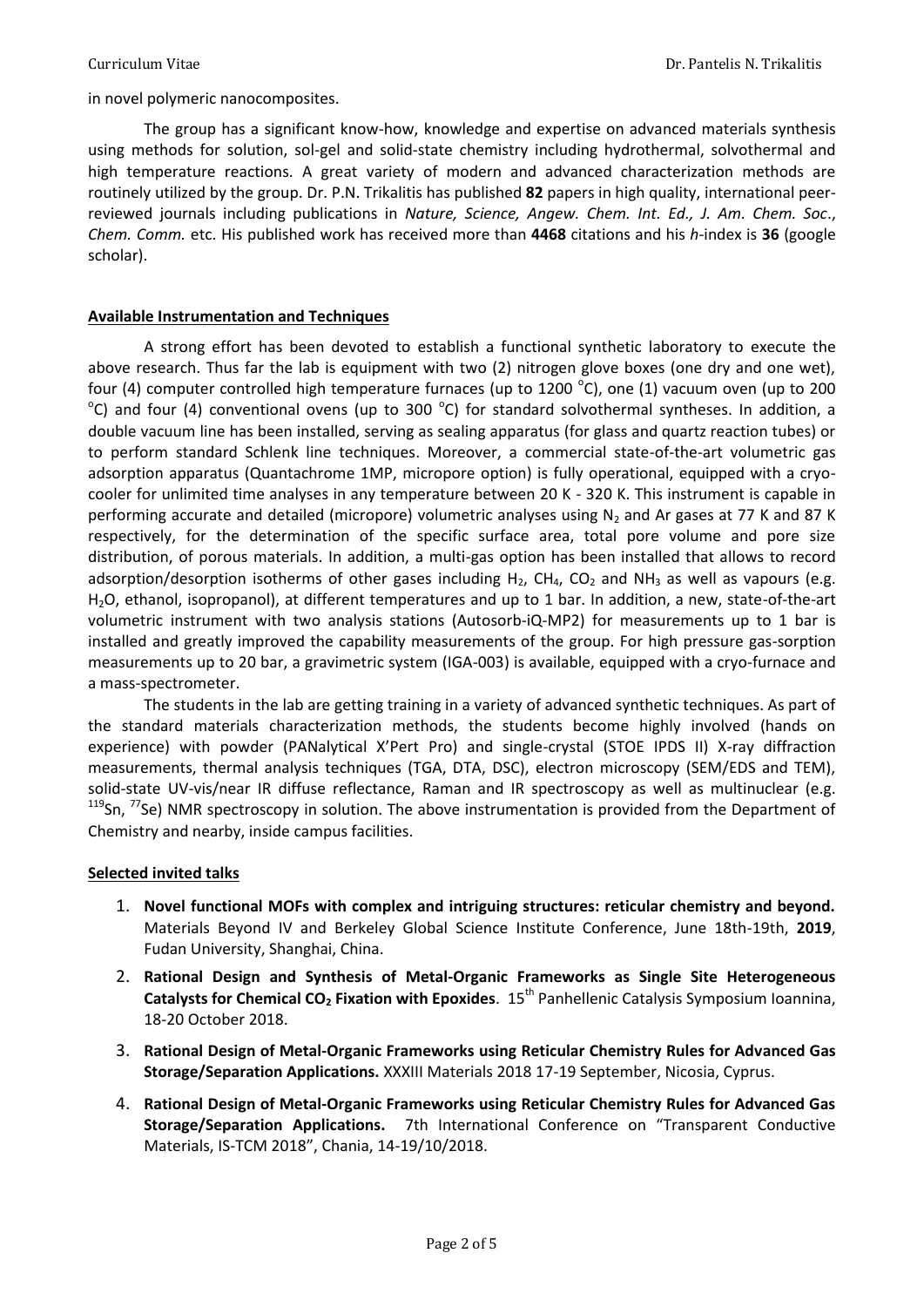- 5. **Reticular Chemistry and the Development of Novel Metal Organic Frameworks Based on Zr, Hf and Lanthanide Clusters**. North America Greece-Cyprus workshop on paramagnetic materials and current trends in molecular and nanoscale magnetism NAGC 2017, Paphos Cyprus, May 8-12, **2017**.
- 6. **Joint International Conference of the Hellenic Crystallographic Association and the Hellenic Society for Computational Biology and Bioinformatics HeCrA-HSCBB16.** October 7-9, **2016**, Athens, Greece.
- 7. **6 th International Conference on Transparent Conductive Oxides.** October 9-13, **2016** Chania, Greece.
- 8. **Tuning of Porosity, Stability and CO<sup>2</sup> Adsorption Properties in Zr-based MOFs via Ligand Functionalization.** P.N. Trikalitis, 1<sup>st</sup> International Symposium on Energy Challenges and Mechanics, 8-10 July 2014, Aberdeen, Scotland, UK.
- 9. **Porous, Functionalized MOFs for Gas Sorption/Separation Applications.** P.N. Trikalitis, Northwestern University, June 27, 2014.
- 10. **Porous, Functionalized Coordination Polymers for Gas Sorption/Separation Applications.** P.N. Trikalitis, King Abdullah University of Science and Technology (KAUST), March 10, 2014, Saudi Arabia.
- 11. **Adventures in Synthesis of Functionalized MOF's and their Gas Sorption/Separation Properties**  P.N. Trikalitis, Gordon Research Conference on "Inorganic Chemistry – The New Frontiers", University of New England, Biddeford, ME, USA, June 21-26 2009.

# **Selected Publications in Peer-Reviewed Journals**

- (1) Angeli, G. K.; Batzavali, D.; Mavronasou, K.; Tsangarakis, C.; Stuerzer, T.; Ott, H.; Trikalitis, P. N., Remarkable Structural Diversity between Zr/Hf and Rare-Earth MOFs via Ligand Functionalization and the Discovery of Unique (4,8)-c and (4,12)-connected Frameworks. *J. Am. Chem. Soc.* **2020,** *142* (37), 15986-15994.
- (2) Panagiotou, N.; Liatsou, I.; Pournara, A.; Angeli, G. K.; Giappa, R. M.; Tylianakis, E.; Manos, M. J.; Froudakis, G. E.; Trikalitis, P. N.; Pashalidis, I.; Tasiopoulos, A. J., Water-stable 2-D Zr MOFs with exceptional UO22+ sorption capability. *Journal of Materials Chemistry A* **2020,** *8* (4), 1849-1857.
- (3) Kourtellaris, A.; Moushi, E. E.; Spanopoulos, I.; Trikalitis, P. N.; Pissas, M.; Papaefstathiou, G. S.; Sanakis, Y.; Tasiopoulos, A. J., A Microporous Co(II)-Based 3-D Metal Organic Framework Built from Magnetic Infinite Rod-Shaped Secondary Building Units. *European Journal of Inorganic Chemistry* **2019,** *2019* (38), 4056-4062.
- (4) Broom, D. P.; Webb, C. J.; Fanourgakis, G. S.; Froudakis, G. E.; Trikalitis, P. N.; Hirscher, M., Concepts for improving hydrogen storage in nanoporous materials. *International Journal of Hydrogen Energy*  **2019,** *44* (15), 7768-7779.
- (5) Tsoufis, T.; Tampaxis, C.; Spanopoulos, I.; Steriotis, T.; Katsaros, F.; Charalambopoulou, G.; Trikalitis, P. N., High-quality graphene sheets decorated with ZIF-8 nanocrystals. *Microporous Mesoporous Mater.*  **2018,** *262*, 68-76.
- (6) Bratsos, I.; Tampaxis, C.; Spanopoulos, I.; Demitri, N.; Charalambopoulou, G.; Vourloumis, D.; Steriotis, T. A.; Trikalitis, P. N., Heterometallic In(III)-Pd(II) Porous Metal-Organic Framework with Square-Octahedron Topology Displaying High CO2 Uptake and Selectivity toward CH4 and N-2. *Inorg. Chem.* **2018,** *57* (12), 7244-7251.
- (7) Subrahmanyam, K. S.; Spanopoulos, I.; Chun, J. H.; Riley, B. J.; Thallapally, P. K.; Trikalitis, P. N.; Kanatzidis, M. G., Chalcogenide Aerogels as Sorbents for Noble Gases (Xe, Kr). *ACS Appl. Mater. Interfaces* **2017,** *9* (39), 33389-33394.
- (8) Spanopoulos, I.; Tsangarakis, C.; Barnett, S.; Nowell, H.; Klontzas, E.; Froudakis, G. E.; Trikalitis, P. N., Directed assembly of a high surface area 2D metal-organic framework displaying the augmented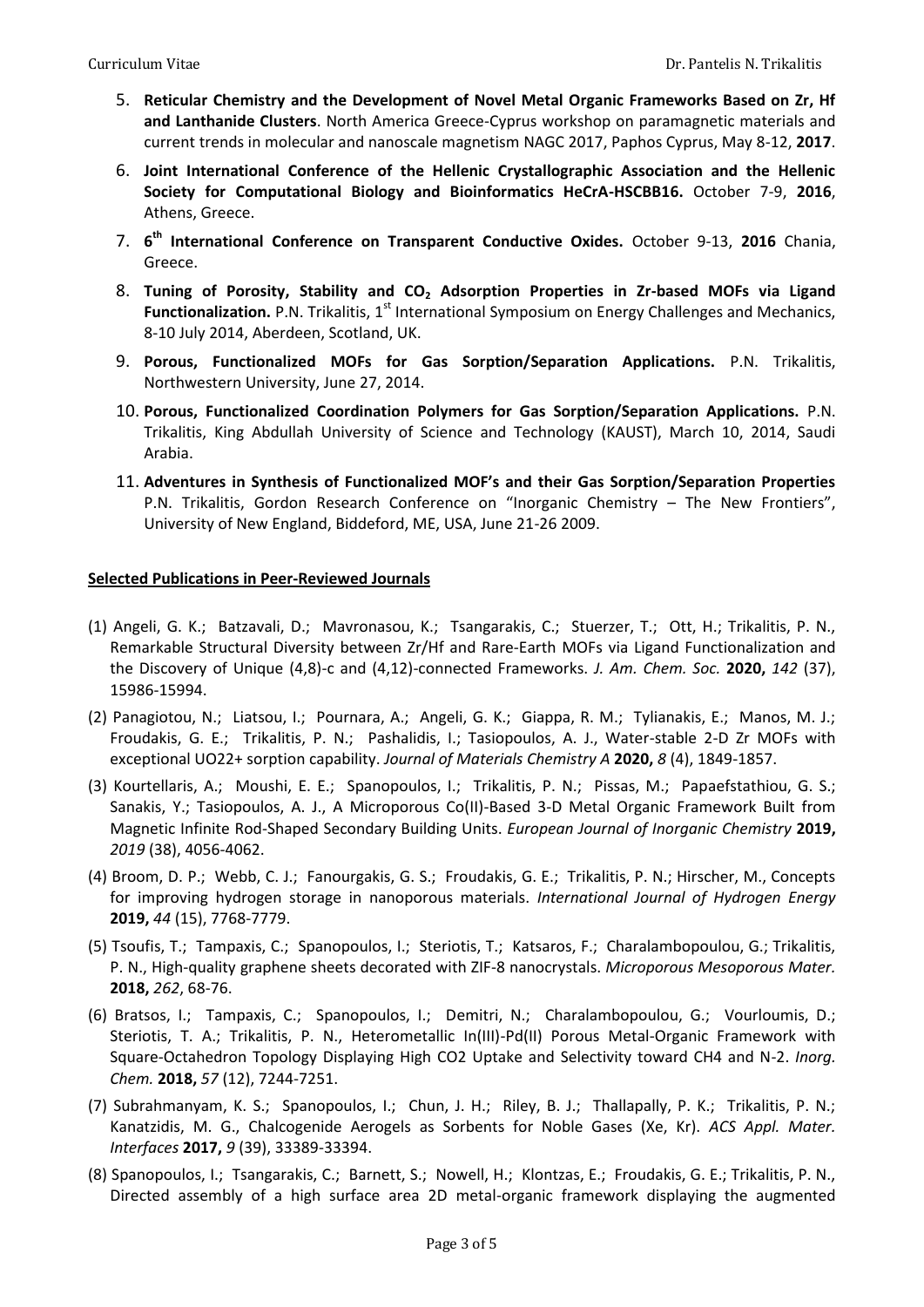"kagome dual" (kgd-a) layered topology with high H-2 and CO2 uptake. *Inorganic Chemistry Frontiers*  **2017,** *4* (5), 825-832.

- (9) Kontos, A. G.; Kaltzoglou, A.; Siranidi, E.; Palles, D.; Angeli, G. K.; Arfanis, M. K.; Psycharis, V.; Raptis, Y. S.; Kamitsos, E. I.; Trikalitis, P. N.; Stoumpos, C. C.; Kanatzidis, M. G.; Falaras, P., Structural Stability, Vibrational Properties, and Photoluminescence in CsSnI3 Perovskite upon the Addition of SnF2. *Inorg. Chem.* **2017,** *56* (1), 84-91.
- (10) Arachchige, I. U.; Armatas, G. S.; Biswas, K.; Subrahmanyam, K. S.; Latturner, S.; Malliakas, C. D.; Manos, M. J.; Oh, Y.; Polychronopoulou, K.; Poudeu, P. F. P.; Trikalitis, P. N.; Zhang, Q. C.; Zhao, L. D.; Peter, S. C., Mercouri G. Kanatzidis: Excellence and Innovations in Inorganic and Solid-State Chemistry. *Inorg. Chem.* **2017,** *56* (14), 7582-7597.
- (11) Angeli, G. K.; Sartsidou, C.; Vlachaki, S.; Spanopoulos, I.; Tsangarakis, C.; Kourtellaris, A.; Klontzas, E.; Froudakis, G. E.; Tasiopoulos, A.; Trikalitis, P. N., Reticular Chemistry and the Discovery of a New Family of Rare Earth (4,8)-Connected Metal-Organic Frameworks with csq Topology Based on RE4(mu(3)-O)(2)(COO)(8) Clusters. *ACS Appl. Mater. Interfaces* **2017,** *9* (51), 44560-44566.
- (12) Spanopoulos, I.; Tsangarakis, C.; Klontzas, E.; Tylianakis, E.; Froudakis, G.; Adil, K.; Belmabkhout, Y.; Eddaoudi, M.; Trikalitis, P. N., Reticular Synthesis of HKUST-like tbo-MOFs with Enhanced CH4 Storage. *J. Am. Chem. Soc.* **2016,** *138* (5), 1568-1574.
- (13) Spanopoulos, I.; Bratsos, I.; Tampaxis, C.; Vourloumis, D.; Klontzas, E.; Froudakis, G. E.; Charalambopoulou, G.; Steriotis, T. A.; Trikalitis, P. N., Exceptional gravimetric and volumetric CO2 uptake in a palladated NbO-type MOF utilizing cooperative acidic and basic, metal-CO2 interactions. *Chem. Commun.* **2016,** *52* (69), 10559-10562.
- (14) Kourtellaris, A.; Moushi, E. E.; Spanopoulos, I.; Tampaxis, C.; Charalambopoulou, G.; Steriotis, T. A.; Papaefstathiou, G. S.; Trikalitis, P. N.; Tasiopoulos, A. J., A microporous Cu2+ MOF based on a pyridyl isophthalic acid Schiff base ligand with high CO2 uptake. *Inorganic Chemistry Frontiers* **2016,** *3* (12), 1527-1535.
- (15) Alezi, D.; Spanopoulos, I.; Tsangarakis, C.; Shkurenko, A.; Adil, K.; Belmabkhout, Y.; O'Keeffe, M.; Eddaoudi, M.; Trikalitis, P. N., Reticular Chemistry at Its Best: Directed Assembly of Hexagonal Building Units into the Awaited Metal-Organic Framework with the Intricate Polybenzene Topology, pbz-MOF. *J. Am. Chem. Soc.* **2016,** *138* (39), 12767-12770.
- (16) Spanopoulos, I.; Bratsos, I.; Tampaxis, C.; Kourtellaris, A.; Tasiopoulos, A.; Charalambopoulou, G.; Steriotis, T. A.; Trikalitis, P. N., Enhanced gas-sorption properties of a high surface area, ultramicroporous magnesium formate. *Crystengcomm* **2015,** *17* (3), 532-539.
- (17) Alezi, D.; Belmabkhout, Y.; Suyetin, M.; Bhatt, P. M.; Weselinski, L. J.; Solovyeva, V.; Adil, K.; Spanopoulos, I.; Trikalitis, P. N.; Emwas, A. H.; Eddaoudi, M., MOF Crystal Chemistry Paving the Way to Gas Storage Needs: Aluminum-Based soc-MOF for CH4, O-2, and CO2 Storage. *J. Am. Chem. Soc.* **2015,** *137* (41), 13308-13318.
- (18) Xydias, P.; Spanopoulos, I.; Klontzas, E.; Froudakis, G. E.; Trikalitis, P. N., Drastic Enhancement of the CO2 Adsorption Properties in Sulfone-Functionalized Zr- and Hf-UiO-67 MOFs with Hierarchical Mesopores. *Inorg. Chem.* **2014,** *53* (2), 679-681.
- (19) Magdysyuk, O. V.; Adams, F.; Liermann, H. P.; Spanopoulos, I.; Trikalitis, P. N.; Hirscher, M.; Morris, R. E.; Duncan, M. J.; McCormick, L. J.; Dinnebier, R. E., Understanding the adsorption mechanism of noble gases Kr and Xe in CPO-27-Ni, CPO-27-Mg, and ZIF-8. *Physical Chemistry Chemical Physics* **2014,** *16* (43), 23908-23914.
- (20) Spanopoulos, I.; Xydias, P.; Malliakas, C. D.; Trikalitis, P. N., A Straight Forward Route for the Development of Metal-Organic Frameworks Functionalized with Aromatic -OH Groups: Synthesis, Characterization, and Gas (N-2, Ar, H-2, CO2, CH4, NH3) Sorption Properties. *Inorg. Chem.* **2013,** *52* (2), 855-862.